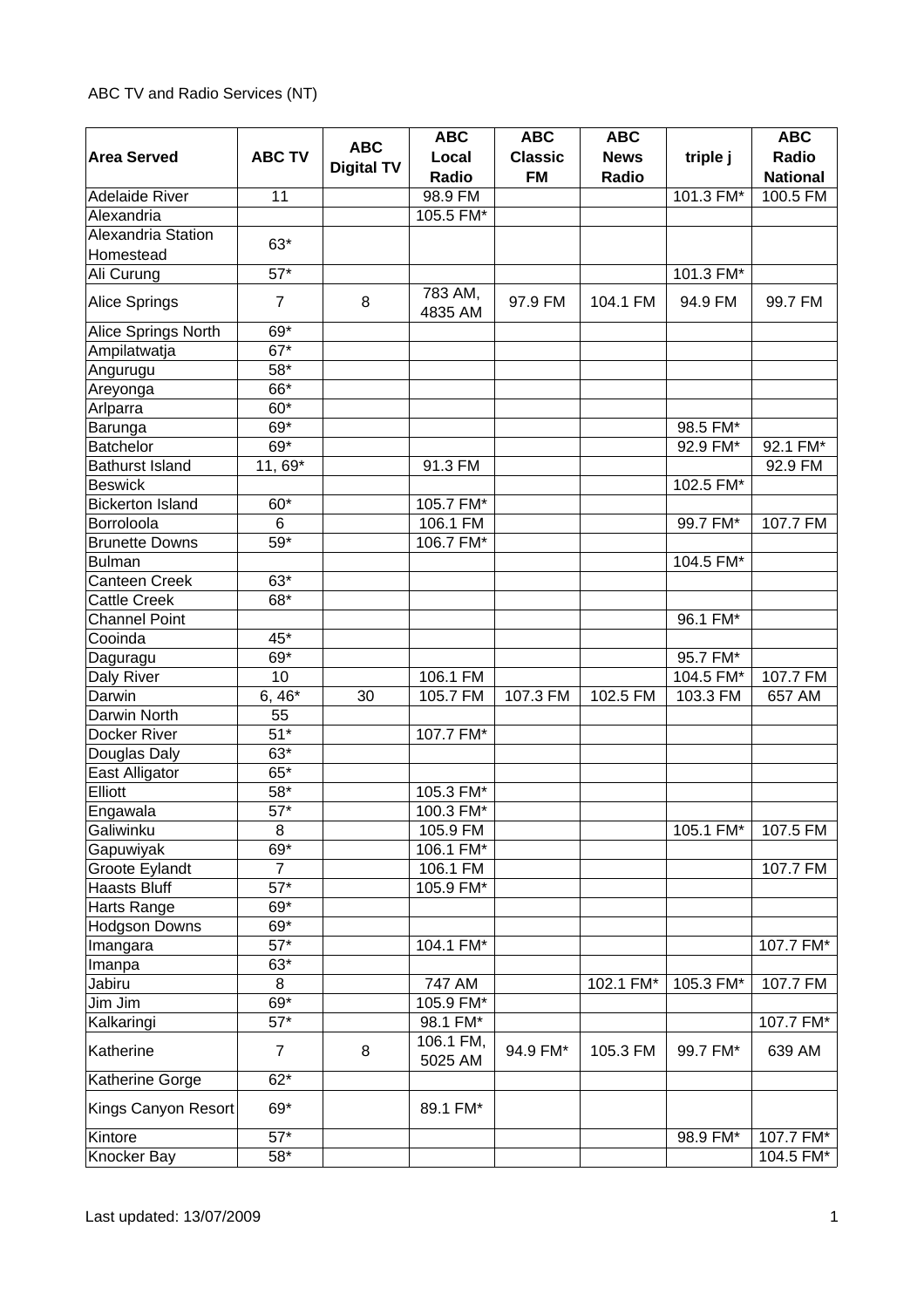## ABC TV and Radio Services (NT)

|                      |                   |                   | <b>ABC</b> | <b>ABC</b>     | <b>ABC</b>  |           | <b>ABC</b>      |
|----------------------|-------------------|-------------------|------------|----------------|-------------|-----------|-----------------|
| <b>Area Served</b>   | <b>ABC TV</b>     | <b>ABC</b>        | Local      | <b>Classic</b> | <b>News</b> | triple j  | Radio           |
|                      |                   | <b>Digital TV</b> | Radio      | <b>FM</b>      | Radio       |           | <b>National</b> |
| Lajamanu             |                   |                   |            |                |             | 98.9 FM*  | 96.5 FM*        |
| Laramba              | 56*               |                   | 107.7 FM*  |                |             | 100.5 FM* | 105.3 FM*       |
| Maningrida           | $63*$             |                   | 104.5 FM*  |                |             | 102.9 FM* |                 |
| Mary River           | $65*$             |                   |            |                |             |           |                 |
| Mataranka            | 8                 |                   | 106.1 FM   |                |             |           | 107.7 FM        |
| Maxwell Creek        |                   |                   |            |                |             |           |                 |
| Forestry HQ          | 47*               |                   |            |                |             |           |                 |
| Mereenie             | $67*$             |                   |            |                |             |           |                 |
| Mereenie Gas/Oil     |                   |                   |            |                |             |           |                 |
| Field                |                   |                   | 96.3 FM*   |                |             | 104.3 FM* |                 |
| Milikapiti           |                   |                   | 94.1 FM*   |                |             |           |                 |
| Milingimbi           |                   |                   | 104.5 FM*  |                |             | 101.3 FM* | 107.7 FM*       |
| Minjilang            | $69*$             |                   | 102.9 FM*  |                |             |           |                 |
| Mount Liebig         | $57*$             |                   | 104.9 FM*  |                |             | 100.1 FM* | 107.3 FM*       |
| Newcastle Waters     | 8                 |                   | 106.1 FM   |                |             |           | 107.7 FM        |
| Ngukurr              |                   |                   | 104.5 FM*  |                |             | 98.1 FM*  | 99.7 FM*        |
| Nhulunbuy            | 11                |                   | 990 AM     |                |             |           | 107.7 FM        |
| Numbulwar            | 69*               |                   | 104.5 FM*  |                |             | 97.3 FM*  |                 |
| Nyirripi             | $57*$             |                   | 107.7 FM*  |                |             | 105.3 FM* |                 |
| Palumpa              |                   |                   | 102.9 FM*  |                |             |           | 104.3 FM*       |
| Peppimenarti         | 69*               |                   |            |                |             |           |                 |
| Pigeon Hole          |                   |                   |            |                |             |           | 105.7 FM*       |
| Pine Creek           | 10                |                   | 106.1 FM   |                |             |           | 107.7 FM        |
| Port Bremmer         | 56*               |                   |            |                |             |           | 103.7 FM*       |
| Ramingining          |                   |                   | 107.3 FM*  |                |             |           | 104.1 FM*       |
| Ranger Uranium       |                   |                   |            |                |             |           |                 |
| Mine                 |                   |                   | 88.5 FM*   |                |             |           |                 |
| Santa Teresa         | 68*               |                   |            |                |             |           |                 |
| South Alligator      |                   |                   |            |                |             |           | 88.1 FM*        |
| South Alligator -    |                   |                   |            |                |             |           |                 |
| Kakadu Resort        | $65*$             |                   |            |                |             |           |                 |
| Tanami               |                   |                   | 96.1 FM*   |                |             |           |                 |
|                      |                   |                   | 106.1 FM,  |                |             |           |                 |
| <b>Tennant Creek</b> | 9                 |                   | 4910 AM    | 98.1 FM*       |             | 107.7 FM* | 684 AM          |
| Ti Tree              | $67*$             |                   | 107.7 FM*  |                |             |           | 102.9 FM*       |
| <b>Timber Creek</b>  | $69*$             |                   | 106.9 FM*  |                |             |           | 105.3 FM*       |
| Tindal               | 47*               |                   |            |                |             | 88.5 FM*  |                 |
| Tipperary            | $66*$             |                   | 88.1 FM*   |                |             |           |                 |
| Uluru                | $69*$             |                   | 93.3 FM*   |                |             | 92.5 FM*  | 91.7 FM*        |
| Umbakumba            | $\overline{56}^*$ |                   | 104.7 FM*  |                |             |           |                 |
| Urapunga             | 68*               |                   |            |                |             |           | 107.5 FM*       |
| Wadeye               | 69*               |                   |            |                |             | 98.9 FM*  | 100.5 FM*       |
| Warruwi              |                   |                   | 103.7 FM*  |                |             |           |                 |
| Willowra             | $57*$             |                   |            |                |             | 100.5 FM* |                 |
| Wilora               | $\overline{57}^*$ |                   | 107.3 FM*  |                |             |           |                 |
| Wudykapildiya        | 69*               |                   |            |                |             |           |                 |
| Yarralin             | 69*               |                   |            |                |             |           | 94.5 FM*        |
| Yirrkala             | $60*$             |                   | 92.5 FM*   |                |             |           |                 |
| Yuelamu              | 56*               |                   | 100.1 FM*  |                |             | 97.7 FM*  | 102.5 FM*       |
| Yuendumu             | $55*$             |                   |            |                |             | 100.5 FM* | 98.1 FM*        |
| Yulara               | $67*$             |                   | 99.7 FM*   | 98.9 FM*       |             | 95.7 FM*  | 98.1 FM*        |